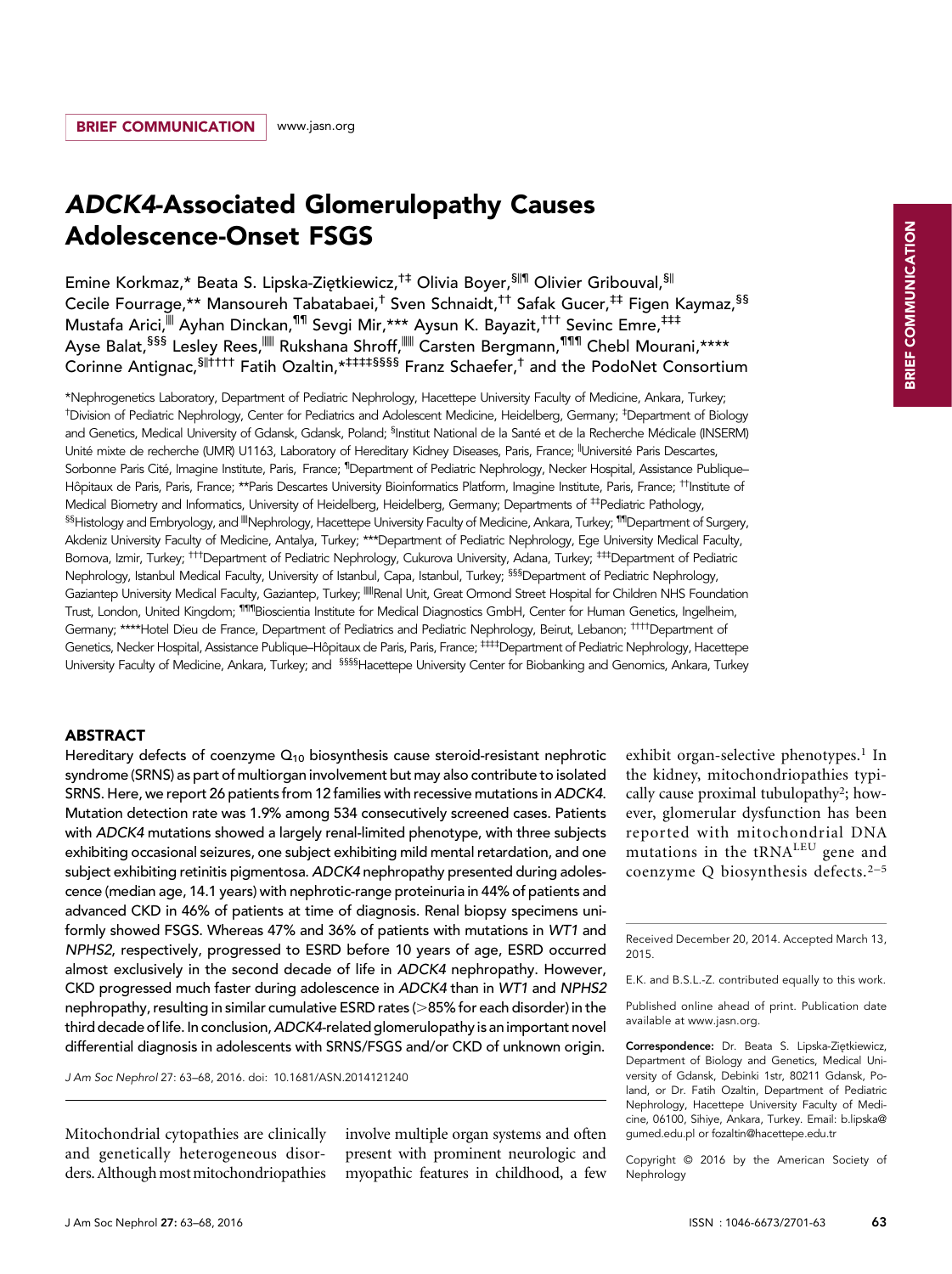| Table 1. Summary of bioinformatic analyses of the                                 |                               |                            |                                       | detected novel sequence variants                |                                                                                                                                       |                                 |                   |                      |                                         |
|-----------------------------------------------------------------------------------|-------------------------------|----------------------------|---------------------------------------|-------------------------------------------------|---------------------------------------------------------------------------------------------------------------------------------------|---------------------------------|-------------------|----------------------|-----------------------------------------|
| Novel variant                                                                     | Residue change Protein domain |                            | <b>MAFª</b>                           | Conservation                                    | Human Splicing<br>Finder 3.0                                                                                                          | Grantham<br>difference<br>score | PolyPhen<br>score | score<br><b>SIFT</b> | prediction<br>Mutation<br>taster        |
| c.293T > G                                                                        | p.(Leu98Arg)                  | transmembrane<br>(helical) | 0 (not reported)<br>0.3% <sup>b</sup> | within conserved<br>highly conserved,<br>region | mutation in early exonic<br>positions potentially<br>breaking ESE site                                                                | 102                             | damaging          |                      | 1.0 probably 0 damaging disease causing |
| c.929C > T                                                                        | p.(Pro310Leu)                 | subdomain)<br>kinase (ABC1 | 0 (not reported)                      | highly conserved                                | mutation in late exonic<br>positions potentially<br>breaking ESE site                                                                 | $\frac{8}{2}$                   | damaging          |                      | 1.0 probably 0 damaging disease causing |
|                                                                                   |                               | Ï                          |                                       | 0 (not reported) low conservation               | potential creation of<br>exonic ESE site                                                                                              | 93                              |                   |                      | 0.173 benign 0 damaging disease causing |
| c.1339dupG                                                                        | p.(Glu447Glyfs10)             | I                          |                                       | <1:10,000 0.3% highly conserved                 | exonic cryptic acceptor<br>potential activation of<br>site, or alteration of<br>exonic ESE site, or<br>creation of exonic<br>ESS site | ≸                               | $\frac{1}{2}$     | $\frac{1}{2}$        | disease causing                         |
| ESE, exonic splicing enhancer; ESS, exonic splicing silencer; NA, not applicable. |                               |                            |                                       |                                                 |                                                                                                                                       |                                 |                   |                      |                                         |

aMAF, minor allele frequency; estimation based on data of 2577 individual genomes cataloged by the 1000 Genomes Project; 6503 samples collected at NHLBI Exome Sequencing Project and data from 60,706 individuals aggregated by the Exome Aggregation Consortium (ExAC; <http://exac.broadinstitute.org>); (accessed January 31, 2015).

2014).

Coenzyme Q (ubiquinone;  $CoQ_{10}$ ) is a component of the mitochondrial respiratory chain,<sup>4</sup> a potent lipophilic antioxidant, and a cofactor for mitochondrial dehydrogenases and in pyrimidine nucleoside biosynthesis.  $CoQ_{10}$  is synthesized ubiquitously through a multienzyme complex at the inner mitochondrial membrane. Mutations in several genes encoding enzymes of the CoQ<sub>10</sub> biosynthetic pathway (COQ2, COQ6, and PDSS2) are associated with a glomerular phenotype. These have been collectively termed  $CoQ_{10}$  glomerulopathies.<sup>2</sup> Recently, recessive mutations in ADCK4 (AarF Domain Containing Kinase-4) have been added to this list as a novel cause of steroid-resistant nephrotic syndrome (SRNS).6 ADCK4 interacts with components of the  $CoQ<sub>10</sub>$  biosynthesis pathway, and patients with ADCK4 mutations have reduced cellular  $CoQ_{10}$ content.6,7 The selective glomerular phenotype of patients with ADCK4 mutations may be the result of relative enrichment of ADCK4 and lacking expression of the related protein ADCK3 in podocytes, whereas ADCK3 expression exceeds that of ADCK4 in most other body tissues.6

We identified a new patient cohort with ADCK4 glomerulopathy among 534 consecutive SRNS cases. ADCK4 mutations were found in ten patients (1.9%) from mostly consanguineous families. In five families the mutation was found in further affected siblings [\(Supplemental Figure 1](http://jasn.asnjournals.org/lookup/suppl/doi:10.1681/ASN.2014121240/-/DCSupplemental): Families III–VII). Two additional families comprising nine affected subjects in whom ADCK4 mutations were identified by genome-wide linkage analysis or exome sequencing [\(Supplemental Figure 1:](http://jasn.asnjournals.org/lookup/suppl/doi:10.1681/ASN.2014121240/-/DCSupplemental) Families I, II), yielding a total cohort of 26 patients. Mutational analysis revealed four novel sequence variants and three previously reported homozygous mutations, namely c.645delT, c.1199\_1200dupA, and c.532C $\ge$ T; p.(Arg178Trp) substitution.<sup>6</sup> The novel c.1339dupG variant was found in four apparently unrelated Kurdish families originating from a region in southeast Turkey, suggesting a founder effect. Bioinformatic information on the novel variants is given in Table 1 and the online supplement.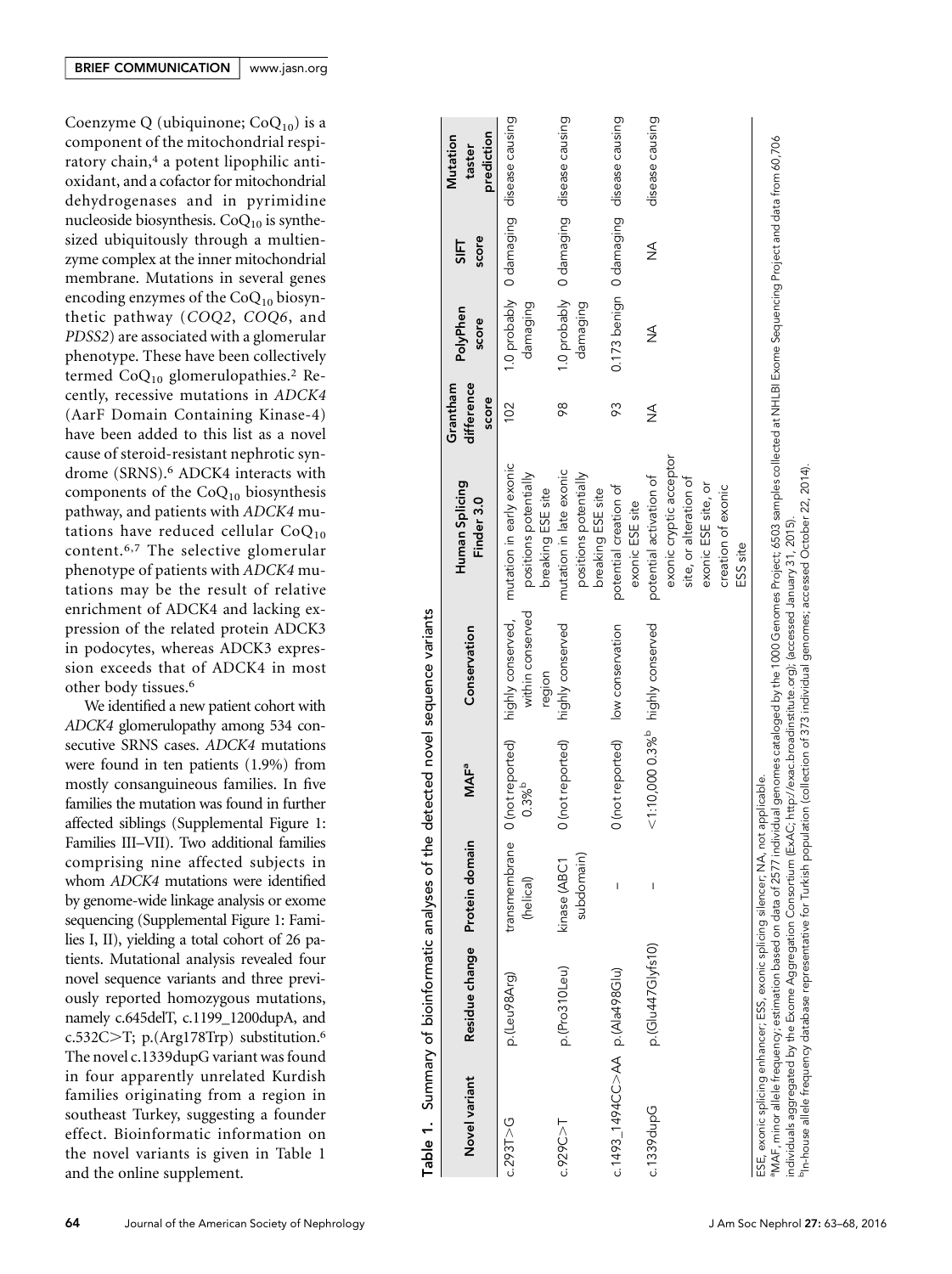The phenotypic profile is summarized in Table 2. The disease first manifested in adolescence, typically with mild to moderate proteinuria with no or mild edema. However, advanced CKD was present in almost half of patients at time of diagnosis and progression to ESRD occurred in 22 of the 26 patients within a median of 9 (interquartile range 0–44) months from diagnosis. Hematuria was present at time of diagnosis in 25% of patients, including one case with a chief complaint of macroscopic hematuria accompanied by only trace proteinuria. FSGS was diagnosed in all biopsies, including two differentiated as collapsing and tip lesion subtypes.

Signs and symptoms compatible with neurologic dysfunction were reported in six patients [\(Supplemental Table 1](http://jasn.asnjournals.org/lookup/suppl/doi:10.1681/ASN.2014121240/-/DCSupplemental)). Mild mental retardation and agoraphobia were each present in one case and two siblings had primary nocturnal enuresis. Three patients developed electroencephalogram-confirmed seizures, including two while on dialysis. One subject was eventually diagnosed with hypertension-related reversible posterior encephalopathy whereas the other two require continued anticonvulsive therapy. One patient presented with retinitis pigmentosa. No histories of hearing problems, cardiomyopathy, muscle weakness, optical nerve atrophy, or hematologic or endocrinologic abnormalities were reported in any patient. Serum lactate was episodically elevated in 4 of 11 patients tested, and transient creatine kinase elevation was noted in two patients during episodes of AKI.

The clinical phenotype of ADCK4 related glomerulopathy was compared with the phenotypes of the two most common genetic podocytopathies, i.e., NPHS2- and WT1-associated nephropathies (Figure 1, Table 2). Patients with ADCK4-related glomerulopathy were significantly older at time of diagnosis, with no cases manifesting before 5 years of age, and they presented with less severe proteinuria and less edema than WT1- or NPHS2-associated disease. Hypertension was less common than in WT1 nephropathy. FSGS was the histopathologic diagnosis in all biopsied ADCK4 cases, whereas diagnoses other

than FSGS were commonly observed at time of diagnosis in NPHS2 (Mesangioproliferative GN, Minimal change GN) and WT1 nephropathy (diffuse mesangial sclerosis). In ADCK4 patients, advanced CKD at time of diagnosis was more prevalent than in NPHS2. Of patients with ADCK4 disease, 38.5% presented with CKD5, compared with 15.6% of WT1 and 2.9% of NPHS2 cases  $(P<0.001)$ . Whereas 47% of WT1 and 36% of NPHS2 patients progressed to ESRD before reaching 10 years of age, ESRD occurred almost exclusively in the second decade of life in ADCK4 nephropathy (Figure 1). However, CKD progression was much faster during adolescence in ADCK4 than in WT1 and NPHS2 nephropathy, resulting in similar cumulative ESRD rates  $(>85%)$  for the three genetic forms of SRNS in the third decade of life. Neurologic deficits were more frequent in ADCK4 disease. Renal and urinary tract malformations occurred almost exclusively in WT1. Other congenital anomalies, mostly heart structural defects, were anecdotally reported in all groups.

Table 2. Comparison of clinical characteristics at time of diagnosis and prospective kidney survival of patients with ADCK4 related SRNS versus patients with NPHS2- and WT1-related glomerulopathy from the PodoNet Registry<sup>8</sup>

|                                                              | <b>ADCK4 SRNS</b>    | <b>NPHS2 SRNS</b>       | WT1 SRNS <sup>d</sup>           |
|--------------------------------------------------------------|----------------------|-------------------------|---------------------------------|
| n                                                            | 26                   | 140                     | 66                              |
| Age at first reported manifestation, years                   | 14.1 (10.8-17.0)     | $3.4(1.1-6.6)^d$        | 2.0 $(0.7-5.4)$ <sup>d</sup>    |
| Asymptomatic, incidental diagnosis                           | 26.9%                | 22.9%                   | 28.1%                           |
| Edema (none/mild/moderate/severe)                            | 54/42/4/0%           | 48/17/16/19%            | 47/19/24/10%                    |
| Proteinuria (subnephrotic/nephrotic range)                   | 57.1/43.9%           | 14.9/85.1% <sup>d</sup> | 19.4/80.6% <sup>c</sup>         |
| Hematuria                                                    | 25.0%                | 44.0%                   | 26.3%                           |
| Hypertension                                                 | 30.8%                | 15.7%                   | 41.5%                           |
| CKD stage 3-5                                                | 46.1% <sup>a</sup>   | 13.6% <sup>a,d</sup>    | 23.4% <sup>a,b</sup>            |
| including RTT:                                               | $26.9%$ <sup>a</sup> | $2.9%^{a,d}$            | 15.6% <sup>a</sup>              |
| Age at start of RRT, years                                   | 16.1 $(13.7-18.0)^a$ | 12.9 $(7.6-19.4)^{a,d}$ | 10.9 $(2.3-17.0)^{a,d}$         |
| Histopathological diagnosis                                  |                      |                         |                                 |
| FSGS/global glomerulosclerosis                               | 61.5%                | 49.3%                   | 45.0%                           |
| Diffuse mesangial sclerosis                                  | 0                    | 0.7%                    | 33.3% <sup>d</sup>              |
| Mesangioproliferative GN                                     | 0                    | 12.9%                   | 4.5%                            |
| Minimal change GN                                            | 0                    | 10.7%                   | 1.5%                            |
| Other                                                        | 0                    | 5.0%                    | 3.0%                            |
| No data/ not performed                                       | 38.5%                | 21.4%                   | 13.7%                           |
| Neurologic abnormalities (seizures, NI, behavioral problems) | 24.0%                | 5.0%c                   | $6.1%b^{b}$                     |
| Congenital organ abnormalities                               | <b>CAKUT</b><br>4.0% | <b>CAKUT</b><br>0%      | $42.2%^{\circ}$<br><b>CAKUT</b> |
|                                                              | Other 8.0%           | Other 5.7%              | Other 4.5%                      |

Data are given as median (interquartile range) or percentage. Sixty-one of the patients with WT1 mutations were previously described by Lipska et al. (2014)<sup>9</sup> <sup>a</sup>Percentages given are relative to all observation with information on a specific variable.

 $\rm ^{b}P<$ 0.05.

 $\degree$ P $<$ 0.01.

 $\rm ^{d}P<$ 0.001.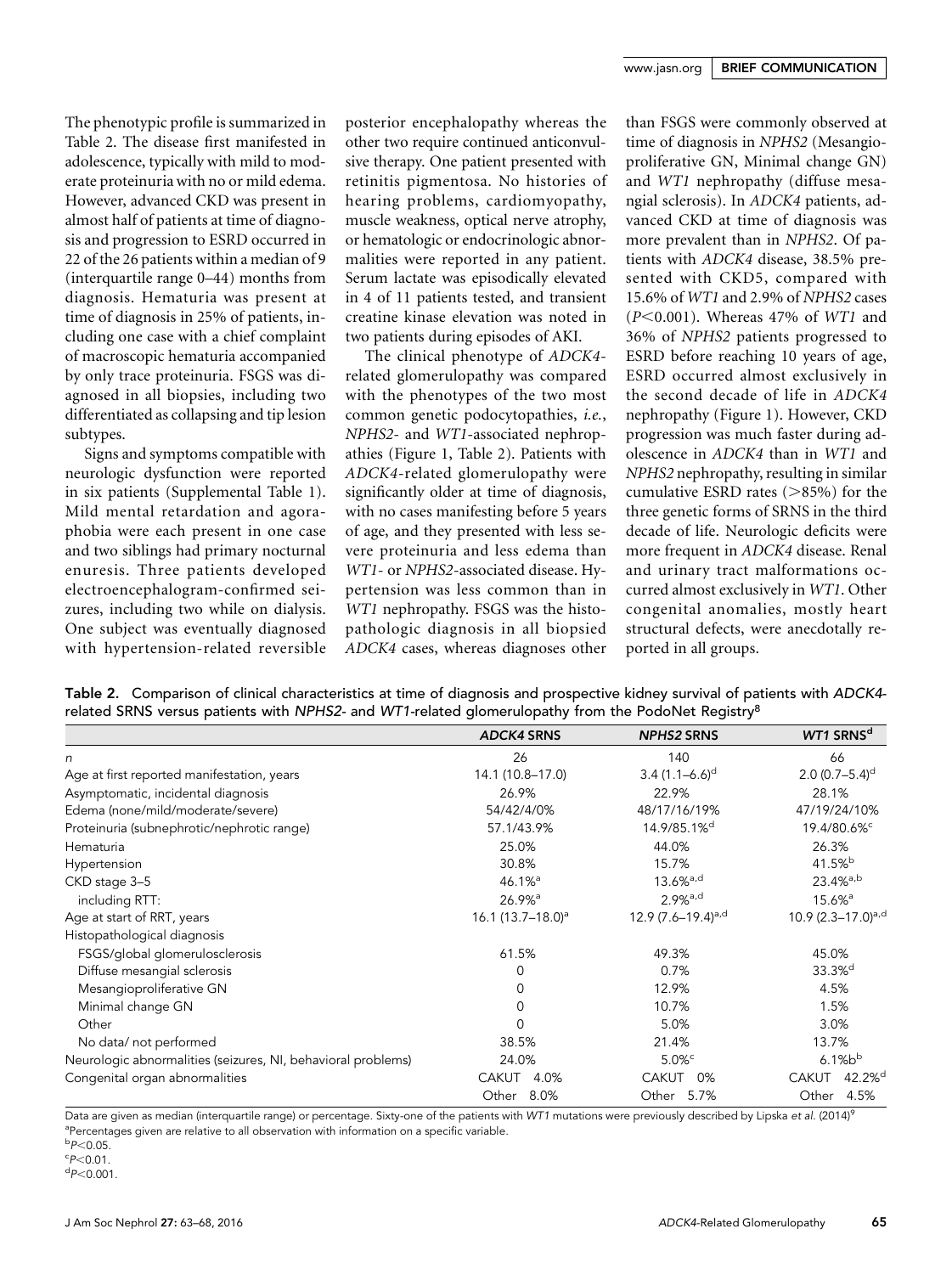

Figure 1. Age at attainment of ESRD by genetic cause of glomerulopathy. Thirtyfive patients with ADCK4 glomerulopathy (current series plus nine previously published cases<sup>6</sup>), 140 cases of NPHS2associated SRNS and 66 cases of WT1 associated SRNS from PodoNet Registry.<sup>8,9</sup>

Immunosuppressive therapy was applied in 11 cases, of which only in two siblings an apparent partial initial response to oral steroids was reported. One patient progressed to ESRD at age 14 years, whereas the other is still on conservative therapy 8 years after diagnosis of SRNS and is currently on cyclosporin and angiotensinconverting enzyme inhibition, with persistent proteinuria of 2.5  $g/m^2$  per day. Two patients were diagnosed while still being asymptomatic with only minimal proteinuria and normal kidney function, thanks to the identification of ADCK4 mutations in older siblings with established CKD. These subjects were started on  $CoQ_{10}$  supplementation soon after diagnosis and demonstrated a decrease of proteinuria by 50% and 80%, respectively, within 6 weeks of treatment (Figure 2, [Supplemental Materials](http://jasn.asnjournals.org/lookup/suppl/doi:10.1681/ASN.2014121240/-/DCSupplemental)).

Our assembly and detailed phenotypic characterization of the largest ADCK4 nephropathy cohort to date allowed us to demonstrate or corroborate several features that make ADCK4 disease unique among the hereditary glomerulopathies in general and among those related to mitochondrial

dysfunction in particular. In patients with mutations in PDSS2, COQ2, and COQ6, the other mitochondriopathy genes associated with SRNS, renal symptoms usually occur as part of a multisystemic disease complex encompassing progressive encephalopathy, ataxia, seizures, mental retardation, deafness, retinopathy, hypertrophic cardiomyopathy, and generalized myopathy.1–5,10 By contrast, ADCK4 disease typically manifests as an isolated nephropathy with only occasional extrarenal symptomatology. Combining our cohort with five previously published cases with available data on extrarenal involvement,<sup>6</sup> we oversee 30 patients from 17 families with detailed phenotypic information. Among these, 15 patients (50%) never showed any extrarenal system involvement. Three patients presented seizures (thereof two while on dialysis), and two patients each had mild mental retardation and behavioral problems. Two cases of goiter and single cases of retinitis pigmentosa and a lupus-like syndrome were reported. Occasionally observed transient mild elevations of lactate and



Figure 2. Changes in albuminuria after starting  $CoO<sub>10</sub>$  supplementation in patients with early-stage ADCK4 glomerulopathy. Changes shown for two subjects detected in the asymptomatic early stage of the disease as a result of our study (further presented in [Supplemental Material\)](http://jasn.asnjournals.org/lookup/suppl/doi:10.1681/ASN.2014121240/-/DCSupplemental).

creatine kinase during AKI are of questionable specificity and relevance.

Hence, within the wide spectrum of mitochondrial disorders ADCK4 mutations lead to the most selective glomerular involvement, possibly related to preferential enrichment of ADCK4 in podocytes. The cytosolic as well as mitochondrial localization of ADCK4 protein in podocytes has led to speculation that ADCK4 may exert additional functions other than  $CoQ_{10}$  biosynthesis.<sup>6</sup> Notwithstanding the preferential renal phenotype, patients diagnosed with ADCK4 nephropathy should undergo systematic and repeated screening for subclinical extrarenal symptoms.

Our systematic screening of more than 500 prospective SRNS cases suggests that ADCK4 nephropathy may be the third most common hereditary cause of SRNS, with a detection rate of one in 50 patients compared with one in eight for NPHS2<sup>8</sup> and one in 18 for WT1. <sup>9</sup> The renal phenotype of ADCK4 disease is characterized by an insidious onset at adolescence with mild to moderate proteinuria and absence of relevant edema in the majority of cases. As a consequence of the oligosymptomatic early course, advanced CKD is often present at the time of diagnosis. The comparison of renal survival of patients with ADCK4, WT1, and NPHS2 glomerulopathies respectively demonstrates the unusual evolution of renal function in the mitochondriopathy, with almost all patients progressing to ESRD between 12 and 23 years of age. Hence, at the current stage of knowledge SRNS progressing toward ESRD in the first decade of life almost rules out ADCK4 disease, whereas ADCK4 nephropathy is an important differential diagnosis to consider in cases of adolescent-onset multidrug-resistant proteinuria with FSGS on biopsy. In this group, where genetic causes are found in less than 10% of cases by conventional screening,11,12 mutations in ADCK4 may be as common as those in NPHS2 and WT1. Of course, the experience derived from the first two disease cohorts comprising patients from 20 families with 15 different mutations is still limited.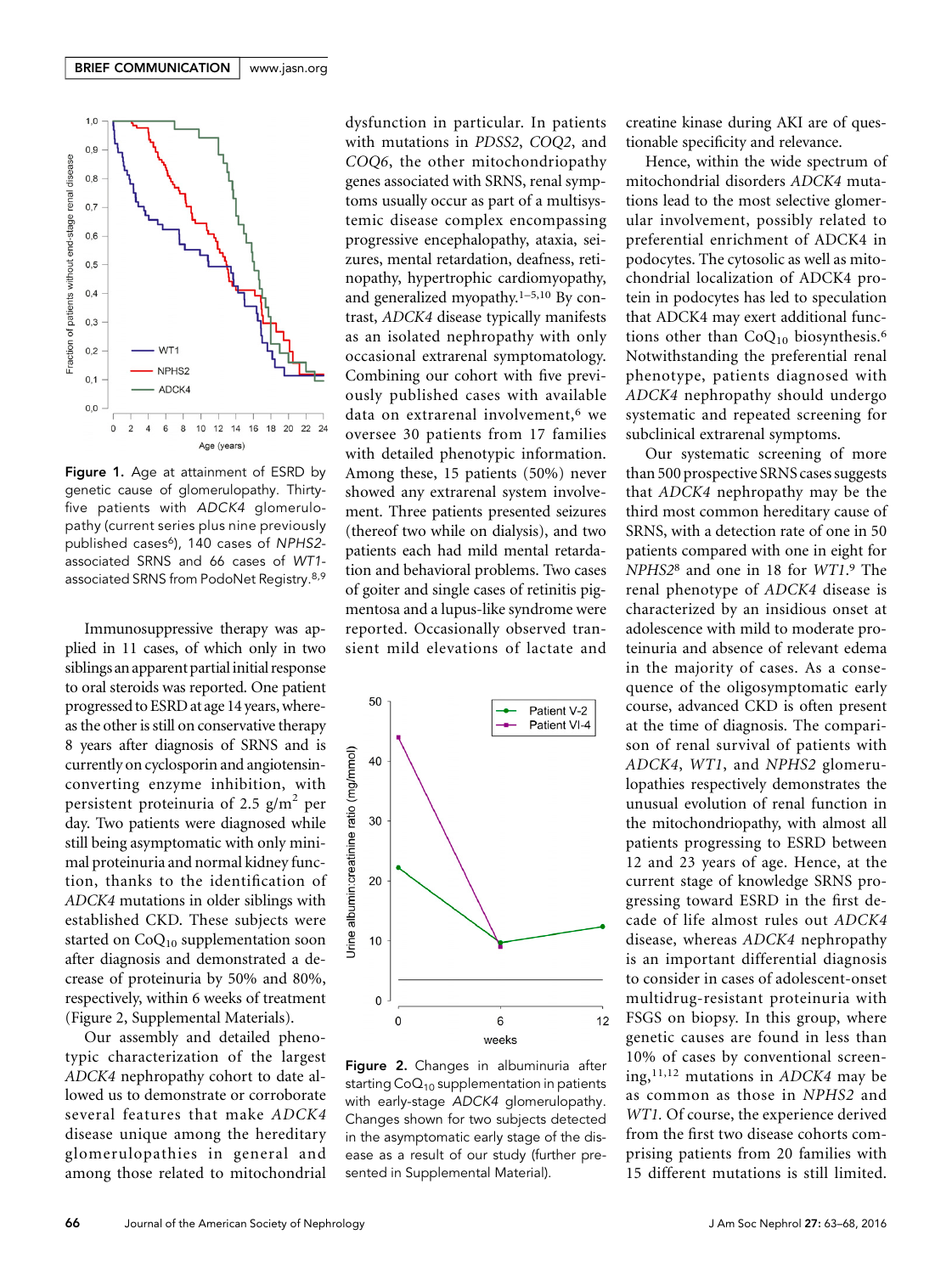It remains to be seen whether the suggested detection rate will be confirmed and whether the uniform disease pattern will diversify with the identification of more patients and mutations.

The  $CoQ_{10}$  glomerulopathies represent the first hereditary forms of SRNS for which a causative molecular therapy is potentially available. Oral  $CoQ_{10}$  supplementation may reverse proteinuria and stabilize kidney function if applied early in the disease course.5,6,10,13 The commonly late diagnosis of ADCK4 disease so far has precluded efficient therapy in most affected patients. This situation may change in the near future with earlier diagnosis thanks to increased awareness of the disease entity, inclusion of the mitochondrial genes in routinely performed next generation sequencing (NGS) panel screening, and proteinuria screening of asymptomatic siblings of affected patients as accomplished in two children in this report. Both subjects indeed demonstrated a significant decrease of proteinuria on CoQ10 supplementation, raising hopes that timely treatment may preserve podocyte and kidney function in children with ADCK4 nephropathy.

Based on the preliminary evidence presented here, we propose to perform ADCK4 sequencing, ideally as part of NGS panel screening, in all patients with adolescent-onset proteinuric kidney disease in whom autoimmune etiologies have been ruled out on clinical and biochemical grounds. Genetic screening should be prioritized over kidney biopsy, particularly in cases of familial disease occurrence or parental consanguinity.

In conclusion, ADCK4 glomerulopathy is a novel cause of adolescentonset SRNS caused by defective CoQ<sub>10</sub> biosynthesis in podocytes. This recessive Mendelian disease may present with signs and symptoms of systemic mitochondrial dysfunction, but more often manifests as isolated FSGS. Despite the late clinical manifestation, rapid progression to end-stage renal disease is common. Early diagnosis will help to identify children at early disease stages who are eligible for oral  $CoQ_{10}$  supplementation.

## CONCISE METHODS

ADCK4 screening was performed in 534 consecutive SRNS patients from the Podo-Net Registry and in-house biobanks at Necker Hospital in Paris, France, the Hacettepe University Nephrogenetics Laboratory, Ankara, Turkey, and the Molecular Genetics Unit at Bioscientia, Ingelheim, Germany. Clinical information was available for 349 patients, including 233 unrelated patients negative for mutations in the first-line SRNS-associated genes (NPHS2, exons 8– 9 of WT1) and 116 not previously tested individuals.

The PodoNet, Necker, and Bioscientia cohorts underwent high-throughput sequencing using custom-designedmulti-gene NGS panels for FSGS and related glomerulopathies. Sequencing was performed using the MiSeq/ HiSeq platform (Illumina, San Diego, CA). All findings were verified by Sanger sequencing, which was also used to test eligible family members.

Comparator cohorts with SRNS related to mutations in NPHS2 ( $n=140$ ) or WT1 ( $n=66$ ) were extracted from the PodoNet Registry.8,9

Whole-genome linkage analysis using 250K single nucleotide polymorphism array (Affymetrix, Santa Clara, CA) followed by homozygosity mapping using VIGENOS software was performed in two index families ([Supplemental Figure 1](http://jasn.asnjournals.org/lookup/suppl/doi:10.1681/ASN.2014121240/-/DCSupplemental): Families I and II). Illumina TruSeq Exome Enrichment Kit was used for paired-end whole exome sequencing performed on an Illumina HiSeq 2000 sequencing system (Illumina, San Diego, CA).

Detailed clinical information on renal and extrarenal symptoms was obtained on all ADCK4 patients by way of a standardized questionnaire. The patient-level data are given in Supplemental Table 1. Statistical analyses were performed using the STATIS-TICA 9.1 (StatSoft; Tulsa, OK) data analysis software system.

### ACKNOWLEDGMENTS

The research leading to these results has received funding from the European Community's Seventh Framework Programme (FP7/2007-2013) under grant agreement no. 2012-305608 (EURenOmics), from Bundesministerium für Bildung und Forschung (BMBF) through the e-Rare initiative (PodoNet), the Polish Ministry of Science and Education (grant N402631840). F.O. was supported by the Scientific and Technological Research Council of Turkey (grant 108S417) and by the Hacettepe University Infrastructure Projects (grant 06A101008 and 011A101003).

#### DISCLOSURES

None.

#### REFERENCES

- 1. Chinnery PF: Mitochondrial Disorders Overview. In: GeneReviews®, edited by Pagon RA, Adam MP, Ardinger HH, et al, Seattle, WA, University of Washington, Seattle, pp 1993–2015, [Internet], Available from [http://](http://www.ncbi.nlm.nih.gov/books/NBK1224/) [www.ncbi.nlm.nih.gov/books/NBK1224/](http://www.ncbi.nlm.nih.gov/books/NBK1224/)
- 2. Doimo M, Desbats MA, Cerqua C, Cassina M, Trevisson E, Salviati L: Genetics of coenzyme q10 deficiency. Mol Syndromol 5: 156–162, 2014
- 3. Guéry B, Choukroun G, Noël LH, Clavel P, Rötig A, Lebon S, Rustin P, Bellané-Chantelot C, Mougenot B, Grünfeld JP, Chauveau D: The spectrum of systemic involvement in adults presenting with renal lesion and mitochondrial tRNA(Leu) gene mutation. J Am Soc Nephrol 14: 2099–2108, 2003
- 4. Emma F, Bertini E, Salviati L, Montini G: Renal involvement in mitochondrial cytopathies. Pediatr Nephrol 27: 539–550, 2012
- 5. Ozaltin F: Primary coenzyme Q10 (CoQ 10) deficiencies and related nephropathies. Pediatr Nephrol 29: 961–969, 2014
- 6. Ashraf S, Gee HY, Woerner S, Xie LX, Vega-Warner V, Lovric S, Fang H, Song X, Cattran DC, Avila-Casado C, Paterson AD, Nitschké P, Bole-Feysot C, Cochat P, Esteve-Rudd J, Haberberger B, Allen SJ, Zhou W, Airik R, Otto EA, Barua M, Al-Hamed MH, Kari JA, Evans J, Bierzynska A, Saleem MA, Böckenhauer D, Kleta R, El Desoky S, Hacihamdioglu DO, Gok F, Washburn J, Wiggins RC, Choi M, Lifton RP, Levy S, Han Z, Salviati L, Prokisch H, Williams DS, Pollak M, Clarke CF, Pei Y, Antignac C, Hildebrandt F: ADCK4 mutations promote steroid-resistant nephrotic syndrome through CoQ10 biosynthesis disruption. J Clin Invest 123: 5179– 5189, 2013
- 7. Desbats MA, Lunardi G, Doimo M, Trevisson E, Salviati L: Genetic bases and clinical manifestations of coenzyme Q10 (CoQ 10) deficiency. J Inherit Metab Dis 38: 145–156, 2015
- 8. Trautmann A, Bodria M, Ozaltin F, Gheisari A, Melk A, Azocar M, Anarat A, Caliskan S,